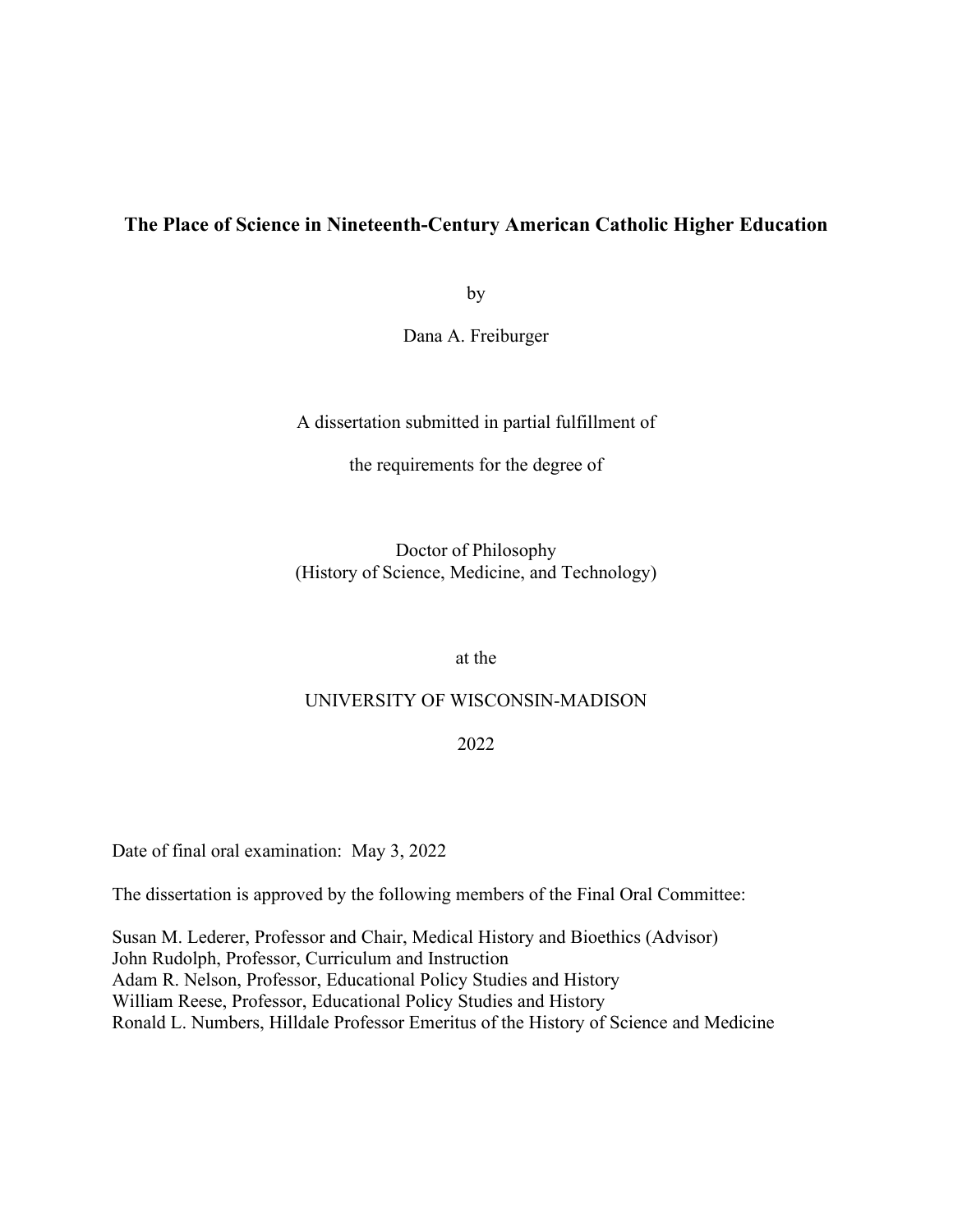## **Abstract**

By 1900 Catholic educators had opened over two hundred institutions of higher learning across the American landscape, most of which provided at least some measure of instruction in science. No fewer than a dozen built astronomical observatories, five trained physicians, and others made strong attempts to provide an education in engineering and other scientific fields. Despite these gains, the standard literature about history of science and medicine in nineteenthcentury America offers very little regarding the distinctshape and contributions of this Catholic higher educational enterprise when it came to the teaching of science. Furthermore, how these institutions came to be well-established amidst so many non-Catholic colleges and universities stands out as an important question within the larger history of American higher education.

This dissertation takes as its principal goal to explore the place of science in nineteenthcentury American Catholic higher education. Its five core chapters investigate the teaching of science for male and female students at a mix of institutional settings and geographical locales where religion and science co-produced a broad range of outcomes. The details that I present will beneficially compel a revision of views that regard American Catholics and their schools as inattentive to or unconcerned with science.

By taking a detailed and overdue look at the teaching of science by Catholics, I provide a valuable corrective to our understanding of American Catholic higher education, one that not only reveals Catholics attentive to science, but at times that they and their schools were quite good at teaching it during the nineteenth century. No longer should narratives about Catholics showing them as having little interest in the teaching of science be uncritically accepted.